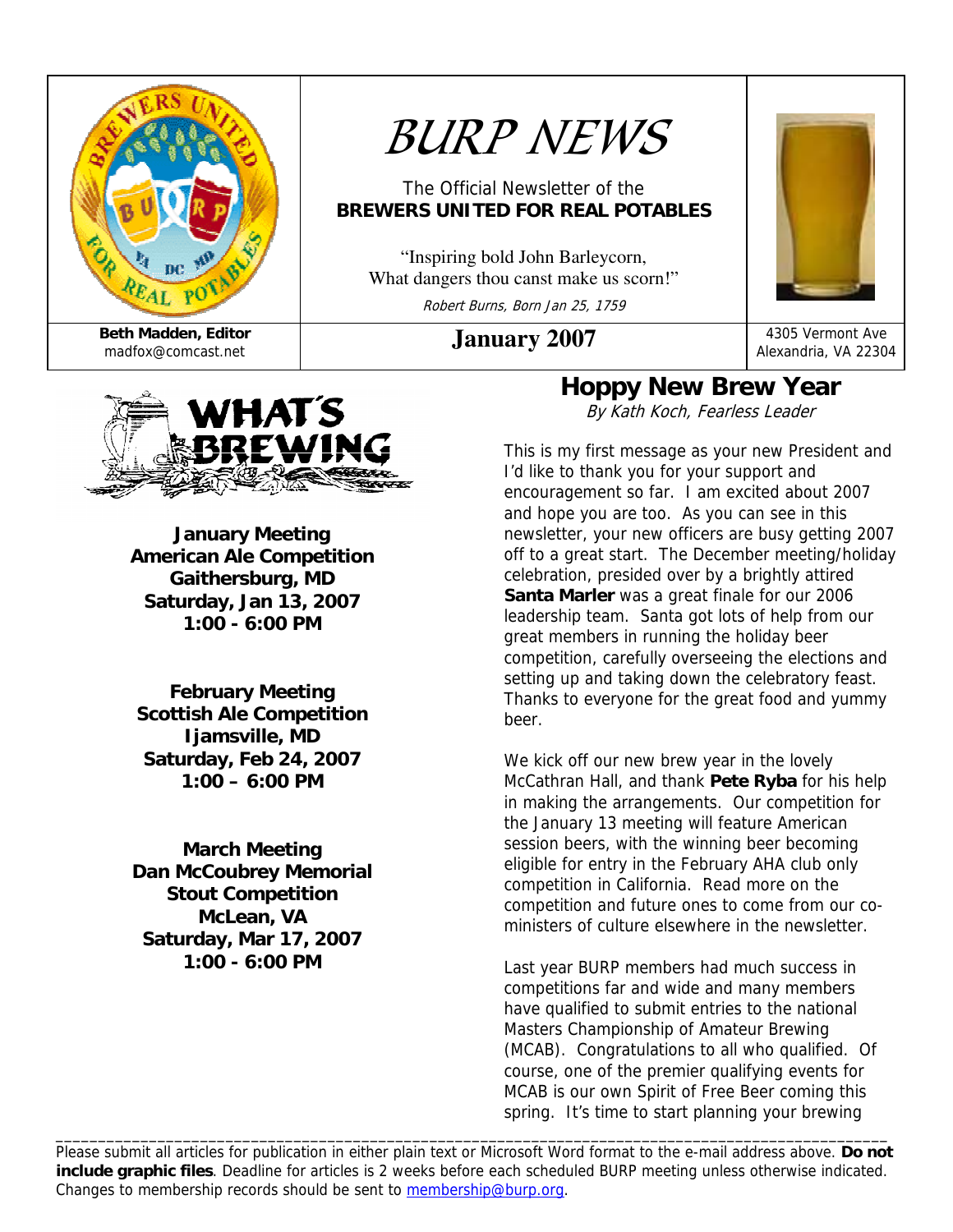schedules to ready your entries for lots of categories. Check our libeery list for materials to help you get going. Just ask **Mel Thompson** to bring what you want to a meeting.

Yes, the new brew year is here and your new brew will be just the thing to getting off to a great start. A few years ago a brewing enthusiast encouraged all his brewing friends to make at least one new years resolution related to brewing. Borrowing (okay stealing) his idea, I'd like to suggest we all try to make a new years/new beers resolution. It's a fun idea and limited only by your own creativity. Here are some thoughts to get you to start considering a new years/new beers resolution:

- 1. Brew a style you've never tried before;
- 2. Help a new brewer learn a new brewing skill'
- 3. Enter more competitions;
- 4. Volunteer to judge at meetings;
- 5. Write an article for the newsletter
- 6. Build a new piece of equipment; or
- 7. Anything brewing related that comes to mind.

Let's get the year started well with a fun gathering on January 13. See you there.

### **Hoppy New Year from Your Mistresses of Malt!**

By Jamie Langlie and Jeanie Osburn, Co-Ministers of Culture

**The purpose of BURP's monthly competitions is to further the art and science of homebrewing by providing thoughtful feedback to Club brewers and by developing a cadre of well-qualified educated judges.** 

First, thank you for your vote of confidence in electing us as BURP's 2007 Ministers of Culture. We also appreciate the work of our out-going MOC, **Bud Hensgen**. We look forward to working with you towards a successful year of Club competitions. We welcome your ideas and feedback … please feel free to share your thoughts on Club competitions with us throughout the year.

As we ring out the old year, thanks once again, to everyone who helped with 2006 competitions.

Over 50 individuals judged, stewarded or otherwise supported BURP's monthly competitions, several on multiple occasions. Many more pitched in for the SoFB. This year, we will continue to recognize monthly judges and stewards with free raffle tickets and a special drawing at the December meeting. [MOC Jamie Langlie held a special drawing to recognize the work of the 2006 Judges and Stewards, with the winners being **Mike Horkan** and **Mark Hogenmiller**!] We'll be sending a solicitation for judges soon – it would be great if more judges were signed up prior to monthly meetings, rather than having to twist arms for volunteers on site. We're also open to holding some competitions off-line from meetings to encourage additional judges to participate.

#### **Spirit of Free Beer (SoFB)**

Planning for our 2007 SoFB is underway. Dates and location will be publicized soon. Volunteers are needed for several tasks. Additional info will follow.

#### **Brewer of the Year**

Congratulations once again to **Mel Thompson** our 2006 BURP Brewer of the Year (BOTY) and all other members who placed in competitions last year! Start planning now to become the 2007 BOTY. For the 2007 BOTY competition, the point awards are:

- C **Designated Monthly Competitions**:
	- $\bullet$  1<sup>st</sup> Place = 3 points
	- $2^{nd}$  Place = 2 points
	- $3<sup>rd</sup>$  Place = 1 point
- **Spirit of Free Beer**:
	- $BOS = 3$  points
	- BOS  $2^{nd} = 2$  points
	- BOS  $3^{rd} = 1$  point
	- $1<sup>st</sup>$  Place/Style Category = 3 points
	- $2^{nd}$  Place/Style Category = 2 points
	- $3<sup>rd</sup>$  Place/Style Category = 1 point

#### **2007 BURP Competitions**

#### **\*\* = Counts toward BOTY**

\*\*January  $\rightarrow$  Category #10, American Ale: A. Pale; B. Amber; C. Brown. BJCP style guidelines at: http://www.bjcp.org/styles04/Category10.html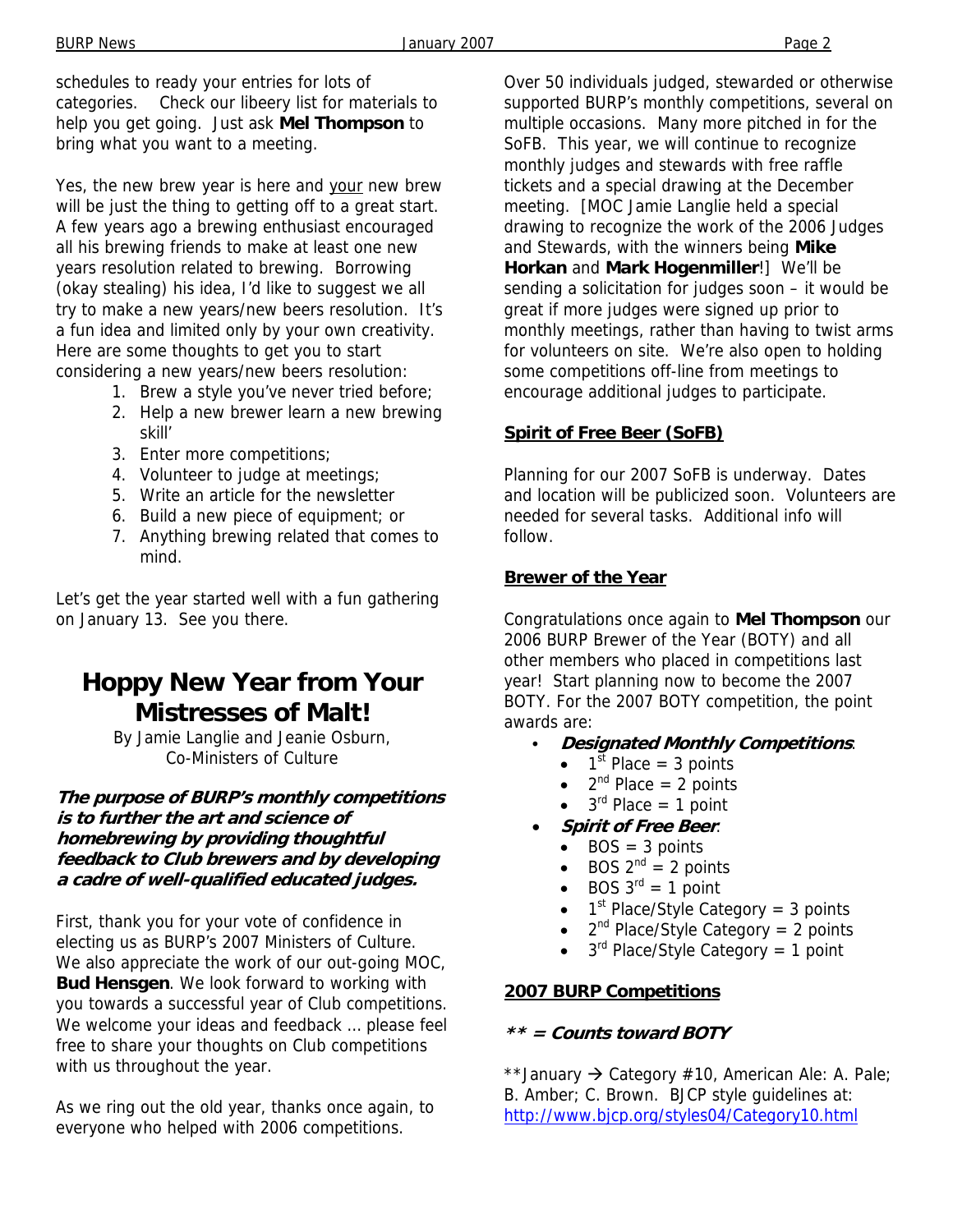(Winner will represent BURP at the Feb. AHA Clubonly competition for Low Gravity/Session Beers)

\*\*February  $\rightarrow$  Category #9, Scottish Ale: A. Light 60/; B. Heavy 70/; C. Export 80/. BJCP style guidelines at:

http://www.bjcp.org/styles04/Category9.html (Winner will represent BURP at the March AHA Club-only competition for Scottish Ale)

\*\*March  $\rightarrow$  Category #13, Stout: A. Dry; B. Sweet; C. Oatmeal; D. Foreign Extra; E. American; F. Russian Imperial. BJCP style guidelines at: http://www.bjcp.org/styles04/Category13.html

\*\*April  $\rightarrow$  Extract Beers, All Ale Categories. (Winner will represent BURP at the May AHA Clubonly competition for *Extract Beers*)

May (Chili Cook-off)  $\rightarrow$  Best Beer with Chili. Judging by popular choice.

\*\*May/June  $\rightarrow$  Spirit of Free Beer.

\*\*June  $\rightarrow$  Category #16C. Saison and #16D. Biere de Garde. BJCP style guidelines at: http://www.bjcp.org/styles04/Category16.html

\*\* July  $\rightarrow$  Category #1. Light Lager: A. Lite American Lager; B. Standard American Lager; C. Premium American Lager; D. Munich Helles; E. Dortmunder Export. BJCP style guidelines at: http://www.bjcp.org/styles04/Category1.html

August (Mashout)  $\rightarrow$  Wheat Beers: #6D; American Wheat; #15A. German Wheat.

\*\*September (Oktoberfest)  $\rightarrow$  All German Styles. Kegs preferred. Judging by popular choice EXCEPT FOR BOCK BEERS. Only Bock Beer entries, Category #5, will be judged and will count toward BOTY. BJCP style guidelines at: http://www.bjcp.org/styles04/Category5.html (Winner will represent BURP at the October AHA Club-only competition for Bock Beers).

\*\*October (Battle of the Sexes)  $\rightarrow$  Category #14, India Pale Ale (IPA): A. English IPA; B. American IPA; C. Imperial IPA. BJCP style guidelines at: http://www.bjcp.org/styles04/Category14.html

\*\*November  $\rightarrow$  Real Ale.

December  $\rightarrow$  Holiday Beers. Competition details TBD. Judging by popular choice.

#### **AHA First Round Competition**

In 2006, BURP submitted a record number of entries to the AHA National Homebrew Competition. We hope to continue with a strong showing for this activity, which helps to garner club points toward the AHA Club of the Year. Stay tuned for updates in the coming months.

#### **BURP Monthly Club Competition Guidelines**

- Contestants are limited to 1 entry per subcategory.
- Contestants must submit **2 bottles** per contest entry.
- Bottles must be standard competition style: 1) Brown glass; 2) 12 oz.; 3) No labels; 4) Nondescript, plain bottle caps.
- Bottles must be identified with removable paper labels with: 1) contestant's name; 2) beer style & category number; 3) beer name.
- Rules for Real Ale and other special competitions will be published at least 2 months prior to these contests.

### **BURP to be Well Represented at MCAB IX**

BURP will again be subsidizing entries in the prestigious Masters Championship of Amateur Brewing. This illustrious competition, also know as the "**Ed Bielaus** Invitational," is open only to those who have taken a first place medal in one of the qualifying competitions. If you took a blue ribbon at Spirit of Free Beer, you should have been contacted by the organizer.

Flipping through the list of qualifiers I see a who's who of BURP's best brewers: **Wendy Aaronson** and **Bill Ridgely**, **Scott Bickham**, **Ed Bielaus** (9 categories), **Keith Chamberlin**, **AJ DeLange**, **Christine Johnbrier** and her boy, **Mark Hogenmiller**, **Bob and Betsy Kepler**, **Bill and Christie Newman** and **Mel Thompson**. I bet there's more out there.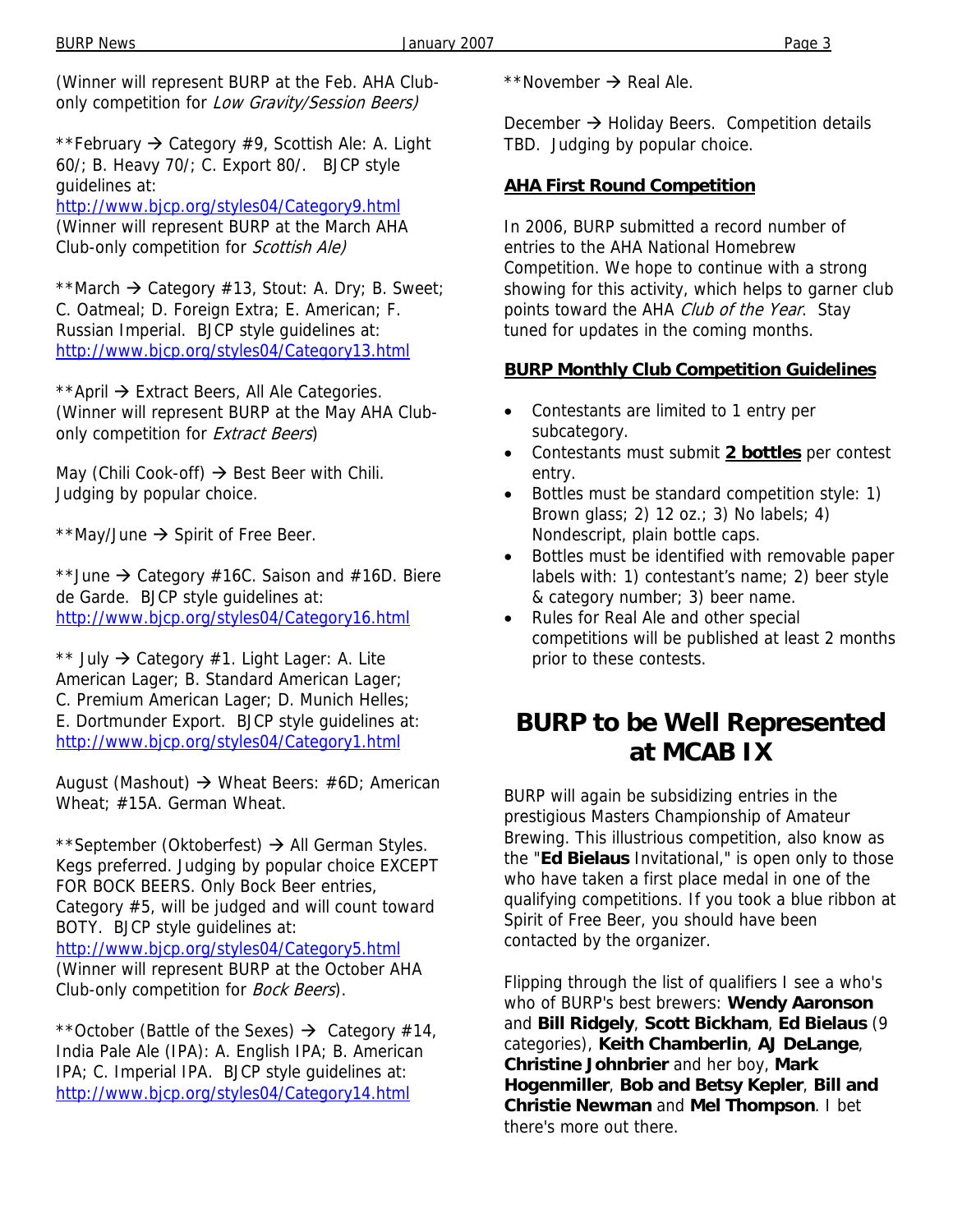So, not only will BURP pay your shipping, we'll pack your beer for you. If you get your beer to me by Saturday February 10 I will pack it and ship it on February 12 for an arrival before the deadline of February 16. If you need forms or more information, email me at rgarvin@garvin.us. Remember, you don't have to enter the same beer or the same sub-category. Enter great beer and win best of show - be cool like **Ed**, the 2006 MCAB VIII best of show winner.

#### **Rick Garvin**

rgarvin@garvin.us mobile: 703-629-4671



# **BURP Lapel Pins Now For Sale**

The new BURP lapel pins have arrived and will be available for purchase at the January BURP meeting. About ½ of the 200 pins ordered were sold at the holiday banquet, so they are going quickly.

The pins are 1" in diameter, gold plated, and have a butterfly clutch on the back. Each comes in its own poly bag. The final pin design is reproduced above.

Pins are being sold for \$3.00 each. Just bring cash or a check payable to BURP to the meeting. If you can not make the meeting but would like to purchase one or more pins, please contact **Bill**  Ridgely at ridgely@burp.org or 301-762-6523.

# **BURP Holiday Party Notes**

#### By Pho Ming Hedd

The annual BURP Holiday Party saw the assembled BURPers cramming themselves into the Lyon's Park Community Center in Arlington – this loud and spirited crowd, determined to disturb the peace of the good Burghers of Buckingham. Your humble author got the job of writing this review by the time-honored tradition of stealing the instructions from the hand of **John Gardiner**, last seen lying under the dessert table, a crust of Key Lime Pie still trapped in his beard… So, it's all his fault. Good Key Lime Pie, though.

As befits such a stellar assemblage of brewers, there was some phenomenal beer available; some of it wrapped around some very good food. The bacon wrapped breadsticks vanished quickly. The French Christmas Pie surrendered without a fight. There was Christmas Pork with Figs, Pork with Duvel, Reindeer Balls (no wonder Rudolph talks funny), two Flemish Stews (Kriek & Brooklyn Stout), a Stout Beef Stew (or was that what it did to the waistline?), Chicken with Kolsch, Greek Eggplant, Pork in Cider, and Aji de Gallina, just to name the ones that I could read the labels.

There was one lonely salad, weeping softly to itself as it hid in a corner.

The desserts! Chocolate, cream cheese, sugar, eggs, more chocolate, fruit (who let that in here?!?), more chocolate, and sprinkle with nuts. How can you go wrong?

The Beer! There were eight entries in the Christmas Beer Contest:

- 1) Winter Warmer
- 2) Winter Warmer Holiday Swill
- 3) Pumpkin Wit (those pumpkins, always telling jokes! < bu-dum-dum! Swish! >
- 4) "X1"
- 5) Bourbon-Maple Porter
- 6) Doppelbock
- 7) Barley Wine (aka, the BURP  $25<sup>th</sup>$ Anniversary Brew)
- 8) Belgian Poperinge Hommelbier

And a supporting cast of hundreds. Never forget the support staff folks…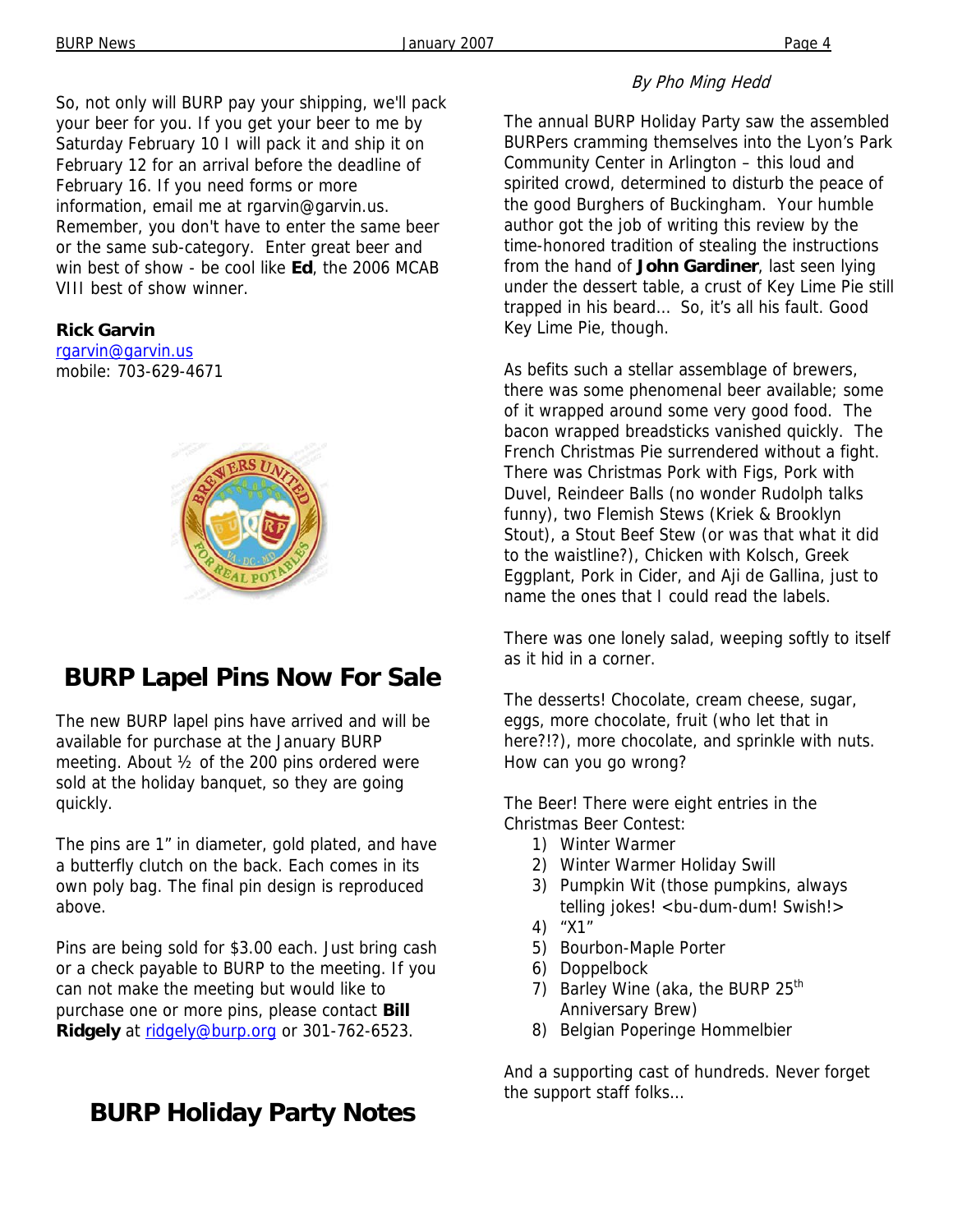And the results of the judging were: Numero Uno Extra Special, the BURP Anniversary Brew – in fact, it was so good the judges gave it its own reward. First Place (ordinary) went to the Holiday Swill, Second to the Doppelbock, Third to the other Winter Warmer. If you want to know who actually brewed these, in future you'd better get someone with a better memory for names to write up the event.

Swirling around the festive tables, a few familiar faces – **Bud Hensgen**, just back from Disney World Mockva wearing a hat that appeared to read "Tittkopf", but that's Cyrillic translated by someone who thinks they remember the Greek Alphabet from freshman year when he rushed Iota Felta Thi.

**Pops Popenoe** was dapper as ever, disguised as an English Lit professor in tweeds and turtleneck, out to pick up some impressionable students.

**Bob Kepler**, whose name tag seemed to read "Pooh".

**Bill and Alison**, stuffing that ballot box like a Christmas Turkey.

**President Santa** called the meeting to disorder, and was promptly ignored by most of the crowd. Those who paid attention got special recognition:

- The Officers in total  $-$  a big round of applause, mostly for putting up with **President Santa** all year.
- The BURP Hosts (which read something like "Bob and Carol and Ted and Alice")
- The Spirit of Free Beer Organizers (or was the applause for Free Beer?)
- **AJ, Larry, Bob, Andy, Rick, Bruce, Gordon, Paul, Jude, Alan, Dona, Nell, Robert**, and the usual suspects for producing great beverages the whole year long
- Newbies of the Year **Mike and Winnie**
- And a big round of applause to **Bill Ridgely**, the guy who gets it all done.

Then the election results:

Ministry of Web: **Paul & Stein Langlie** Ministry of Truth: **Beth Madden** 

Ministry of Propaganda: **Christine Johnbrier** Ministry of Prosperity: **Larry Koch** Ministry of History: **Mel Thompson** Ministry of Enlightenment: **Wendy Aaronson & Tom Cannon** Ministry of Culture: **Jamie Langlie and Jeanie Osburn**

And the Fearless Leader: **Kathy Koch**

Then the Annual Brewer Awards! There were 50 Judges and Stewards this year, which means BURP is more efficient than the US Senate Judiciary Committee (no stretch there). Special awards went to **Mike Horkan** and **Mark Hogenmiller**, and the Master's Competition in the second ring was being fought to a decision by **Marler v. Anderson**, neither one willing to throw in the towel just yet.

But in the main ring, Brewer of the Year was **Mel Thompson**, 1<sup>st</sup> Runner Up **Ed Bielaus**, and 2<sup>nd</sup> Runner Up **Christine Johnbrier**. Congratulations to all the participants!

Then the moment everyone was REALLY waiting for, the free stuff! Larry got mugged by all those last-minute rafflers surging for tickets – there was a staggering array of prizes.

All in all it was a very successful and enjoyable event!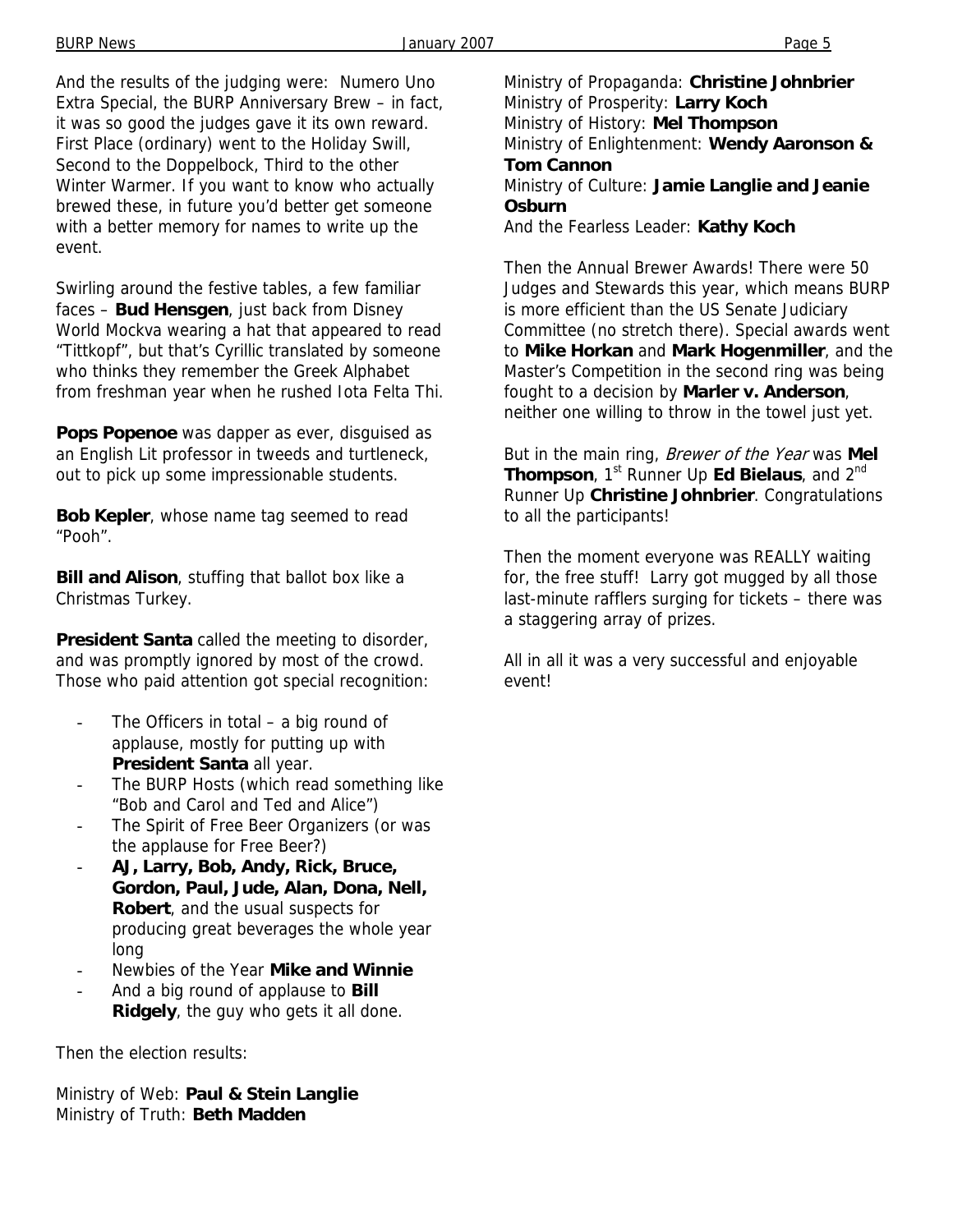

Our Trivial Beer-Suits columnist **Charlie Pavitt** needs one more month off but promises to return in the Feb edition of BURP News.

# **BURP 10 and 20 Years Ago**

Compiled By Bill Ridgely

#### **20 Years Ago, Jan 1987**

As mentioned last month, BURP was undergoing some turmoil at the beginning of 1987. Election of new officers was on the agenda for the first meeting to be held Jan 27, but the meeting was postponed due to a snow storm (a bad omen if there ever was one). It was finally held a week later (on Feb 3) at the *Wide World of Wine* in the District. A blind tasting of contract-brewed beers was the theme of the meeting (New Amsterdam and *Dock Street* were picked as favorites), but nomination of new officers unfortunately fell a bit flat. Only one volunteer stepped forward - **John Gardiner**, who offered his services as new club Secretary and BURP News editor. Nominations for the other officer positions were postponed until the February meeting as no one else came forward to serve. The club was truly struggling at this point, and as outgoing President **Dan McCabe** said in the newsletter published after the meeting, "If the members of BURP are not willing to take a turn at performing the tasks of running the club, then the club will cease to exist". It was time for some new blood to bring a heartbeat back to BURP, but it would require two more months before things would finally settle into place.

#### **10 Years Ago, Jan 1997**

The first BURP meeting of the New Year was held on the 18th at the *Clipper City Brewing* Co just outside the beltway in Baltimore. It was a bitter cold day, but owner and head brewer **Hugh Sisson** warmed up the crowd in his hospitality room with copious samples of his products. Hugh also gave tours of the facility (along with his recently-hired assistant and BURP member **Robbie**  Zev Ludwick). Clipper City had opened a year earlier (in Dec 1995) and was about to move into the realm of contract brewing for a limited number of customers (Today, contract brewing represents about half of all beer brewed at the facility). An additional theme of the meeting was a Pale Ale competition. There were 14 entries judged onsite. Winners were **Keith Chamberlin** (3rd with an American IPA), **Jim Busch** (2nd with an American IPA) and **Lynn Ashley** (1st with an English Special Bitter).

January's **BURP News contained some interesting** historical tidbits. First, Fearless Leader **Larry Koch**  announced that the club was considering holding its first Real Ale Festival sometime in 1997. Next, an article by **Jonathan Feist** on "How to Enjoy Awful Beer" was so popular that it was subsequently placed on the BURP website, where it has remained to this day (in the "Articles" area at http://burp.burp.org/Default.aspx?tabid=389). An announcement that BURP would begin creation of a "BURP Guide to DC-Area Beer" began what would eventually become an online DC Beer Guide (now available on the DC-Beer Wiki at http://www.brauhaus.org/brwiki/index.php/DC\_Bee r\_Guide). And finally, BURPer **Lynn Ashley** proposed the establishment of a formal BURP Minister of the Web position to take care of all aspects of the recently-established BURP website. Lynn subsequently ran for the position in the 1997 election and became the club's first official webmaster.

And this wasn't all. There was even more great writing in the issue. **Colleen Cannon** defended her local establishment, the Blue and Gold Brewpub, after the less-than-glowing review in the DC Metro Pub Crawl report published the month before. In the travelogue dept, **Sergio Cerda** reported on the brewpubs of San Diego, and in the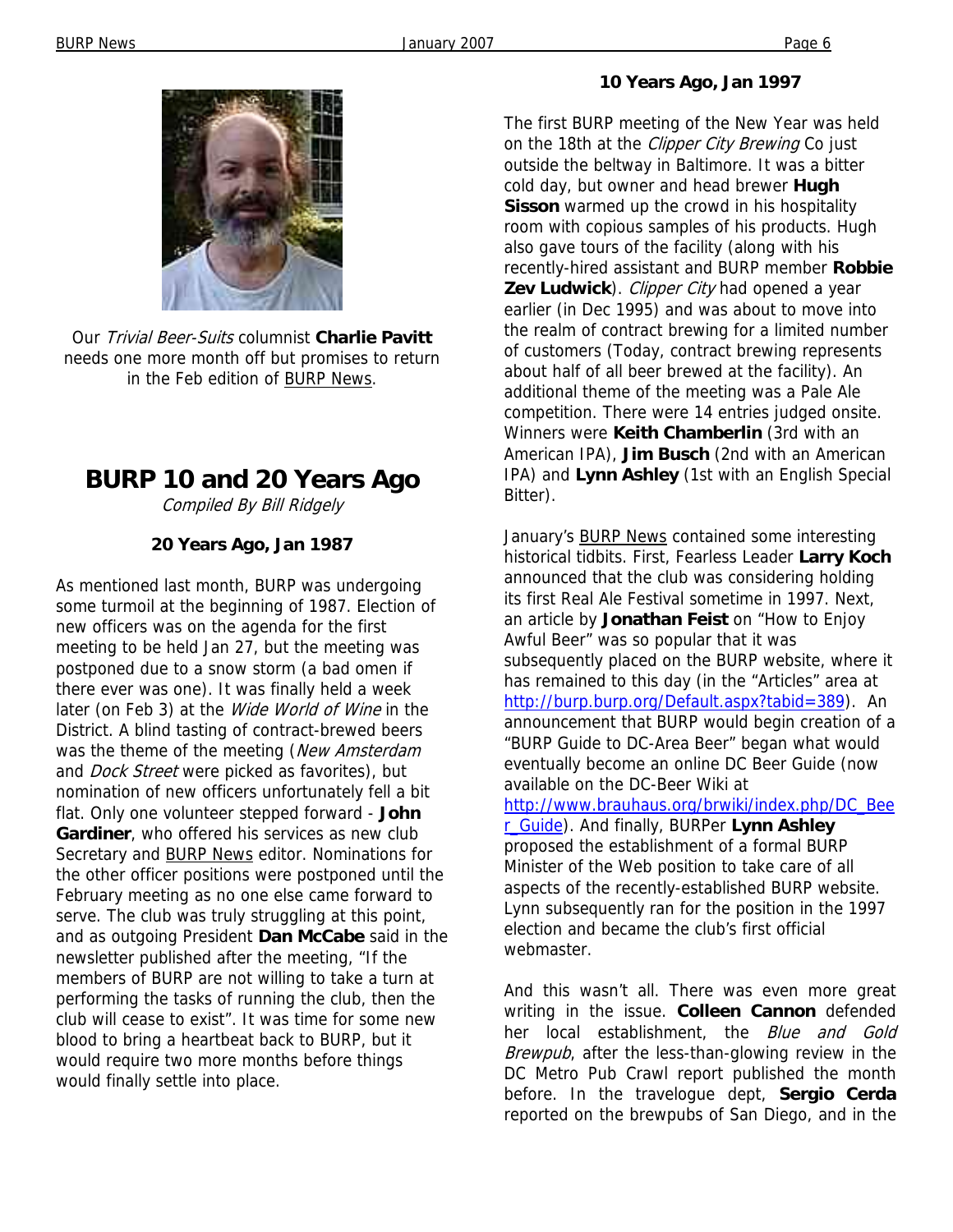technical dept, **Ben Schwalb** discussed the advantages of fermenting in glass carboys instead of plastic buckets.



**BURP Prosperity Report** 

By Larry Koch, Minister of Prosperity

#### **Current Financial Position**

| Previous Balance -<br>02 Dec 06 | \$20,116 |
|---------------------------------|----------|
| Income                          | \$563    |
| Expenses                        | \$1,437  |
| Current Balance -               | \$19,242 |

BURP members are reminded that all expense submissions must include details. Required details are date, exact amount, detailed description of the item, any special circumstances, and name of person to be reimbursed. Event coordinators should maintain a spreadsheet for their project.

Spreadsheets and other financial data are available on the BURP website to registered users at http://burp.burp.org/Default.aspx?tabid=438.

### **Membership Update**

By Christine Johnbrier, Minister of Propaganda

Please keep your contact information up-todate.....most importantly, your email address. If you are not receiving an electronic notification each month with the newsletter link, that means we

don't have your current email address! Send your contact information to membership@burp.org, and we'll see that your info is updated.

### **Hop Notes from the Libeery**

By Mel Thompson, Minister of History

The BURP Libeery is open 24/7 for your reading and research needs. If you wish to check out a book, contact Mel Thompson at sonofthomp@comcast.net prior to the monthly meeting and your request, if available, will be delivered.

We plan to purchase four new additions to the Libeery in the near future: Radical Brewing by Randy Mosher, Designing Great Beers by Ray Daniels, Brew Your Own British Real Ale by Graham Wheeler and Roger Protz, and Sacred and Herbal Healing Beers by Stephen Buhner. If there are any other relevant books that you think should be in the BURP Libeery, please make your recommendation to me, preferably by email - not at a meeting while I am in the middle of consuming free beer - you know, the memory thing...

If you don't see what you want in the Libeery list, let me know what you are looking for and I will try to locate it for you.

With the upcoming March BURP stout club competition, you may wish to check out the style book on Stouts which is available at this time.

Cheers, Mel

### **A Not Very Thorough Book Review of Brew Your Own British Real Ale (BYOBRA) by Graham Wheeler and Roger Protz**

Review courtesy of Mel Thompson

This is an immensely valuable book for those of us that brew British-style real ales and compete in the BURP real ale fest each November. I've always wondered how the Brits are able to make such flavorable and aromatic beers of relatively low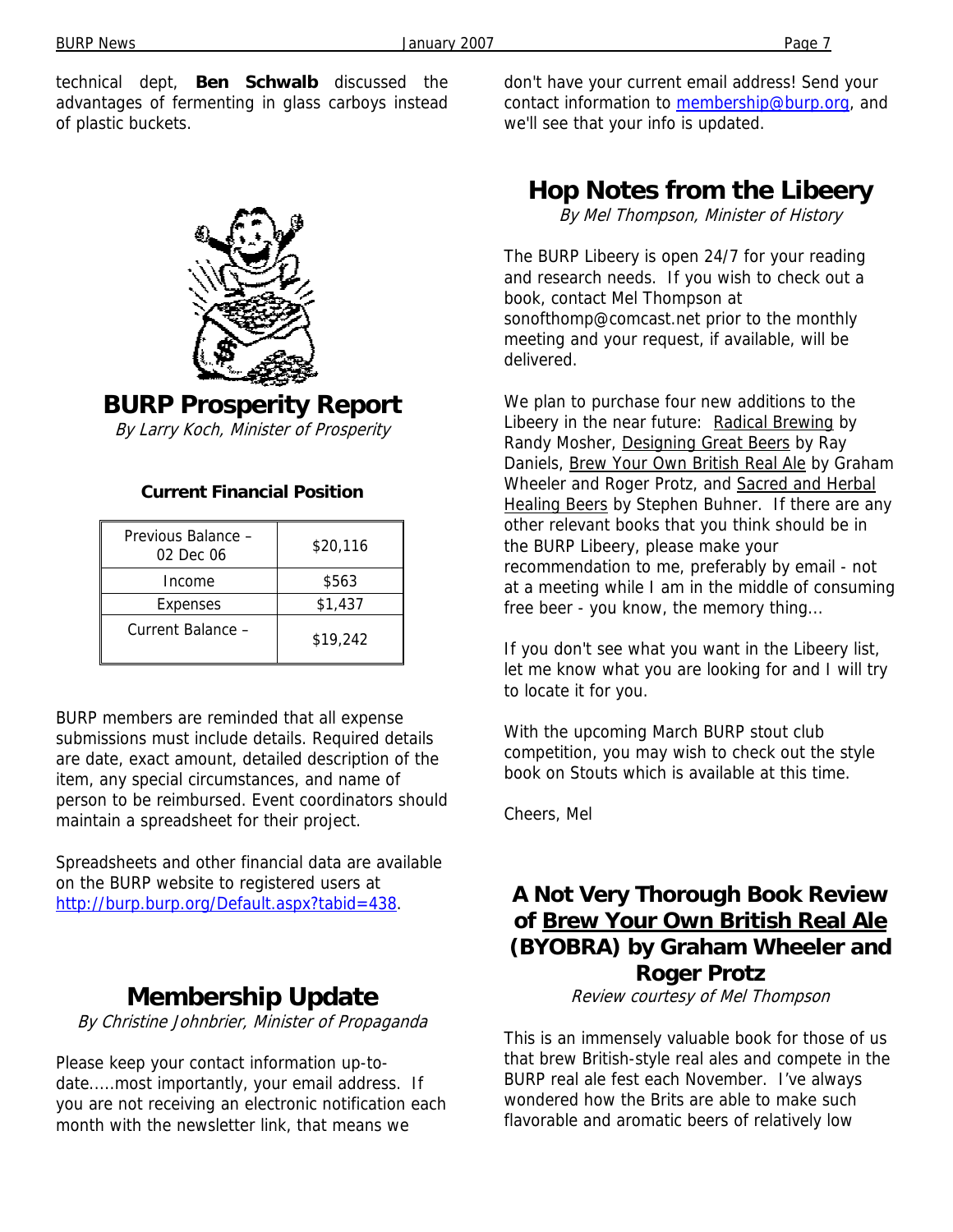gravity and resultant low alcohol levels. Attending real ale fests and pub crawling in the UK to search out these wonderful, poundable beers is one of most pleasurable endeavors I try to accomplish each year and it is important to get a thorough understanding of the nuances of real ales if we are to make and judge them. Each year, I learn more about them and, consequently, I believe, do a better job of making and evaluating them. But, how does one translate that practical experience of drinking them into making authentic and to-style real ales?

BYOBRA provides much in the way of technique to make real ales and 112 recipes for many of the actual beers we drink when we go to the UK. The book begins with a chapter on homebrewing and flows into chapters on grains and other fermentables, hops, water treatment, yeast, and brewing techniques. Pretty much what you get in more detail in The New Complete Joy of Homebrewing or other well written books on homebrewing.

Where this book shines is in the recipe chapters. There are chapters on Mild Ale Recipes, Pale Ale and Bitter Recipes, Porter and Stout Recipes, and Old Ale and Barleywine Recipes. Each recipe chapter begins with a history of the style that discusses how the beer began and how it has changed over its history to the present time. The recipes that follow the introduction to the style are recipes of actual beers that, for the most part, are available in the UK at this time. My only complaint about the recipes is that the author does not give the lovibond of the crystal. You will also have to adjust the amount of grain to coincide with the extraction that your system produces. Specific yeast is also not discussed as each brewery most likely has a house yeast, but it would have been nice if the author would have discussed the aroma and flavor nuances of the yeast.

In the chapter following the recipe chapters, key explanations are given to better explain the recipe formulation. The author notes that most of the breweries claim to use Maris Otter pale malt, but that there is not enough Maris Otter grown to provide enough for any but the small breweries and homebrewers, It is most likely that Paul's Malt or

Muntons or another of the large maltsters pale malt is used.

This is an excellent book for those interested in formulating some of the great British beers that have been drunk at a festival or in a pub in the UK. It has provided me with numerous ideas for recipe formulation and technique when I fire up the kettle to brew British-style real ale.

# **December Website Update**

By Paul & Stein Langlie, Co-Ministers of the Web

The 2007 election was a success – 47 members voted online! This year should be a good one with plenty of changes in store for the website. Plans include more collaboration with elected officers and a website redesign. If you still haven't done so, please register on the BURP website. All registered users can participate in the web forums and BURP members can create a personal blog. To reach the blog area, navigate to the BURP homepage and you will see a link in the left-column. Of course you can also check out the 2007 Calendar and archived newsletters online. If you want to share a recipe with the world, the online forums or the blog are the perfect place. To view the membership list, you need to log in to the site. Only registered members can log in; but, registration is free and easy. Online registration will allow you to keep your contact info current and view the online membership list. Visit http://burp.org and click "Register" at the upper-right corner of the screen. Cheers!

### **Editor's Corner**

By Beth Madden, Minister of Truth

I hope the first BURP newsletter of the 2007 finds everyone recovering from their respective "holiday hangovers". I appreciate the vote of confidence in electing me as Minister of Truth. I am fortunate in that I actually inherited a well oiled machine thanks to my predecessor, **Bill Ridgley.** 

As I put this newsletter together I am again reminded of how proactive our membership is in